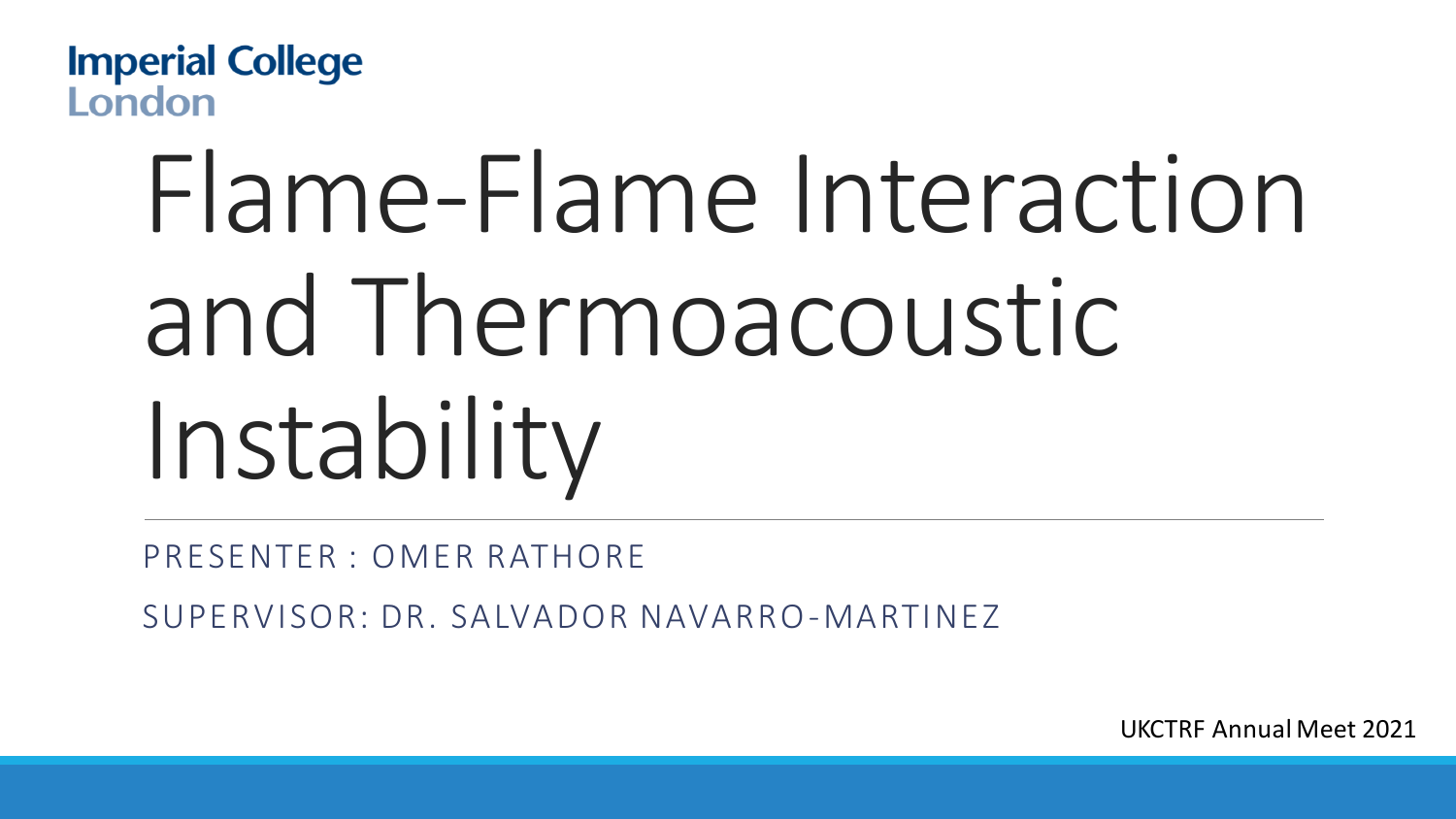# **Motivation**

• Flame-Flame interaction can :

- Induce unstable mode bifurcation (J. Dawson et al. 2014)
- Increase heat release (B. Ranganath et. al. 2006)
- Change the symmetry of a system (N. Worth et al. 2012)
- Create a major source of noise (M. Talei et al. 2012)
- Influence driving forces for thermoacoustic instability (R. Balachandran et al. 2005)
- Induce local changes in topology Today's focus

•How do the flow/scalar topologies compare between a single flame and duel flames?

•Can multiple flames be modelled with a single equivalent?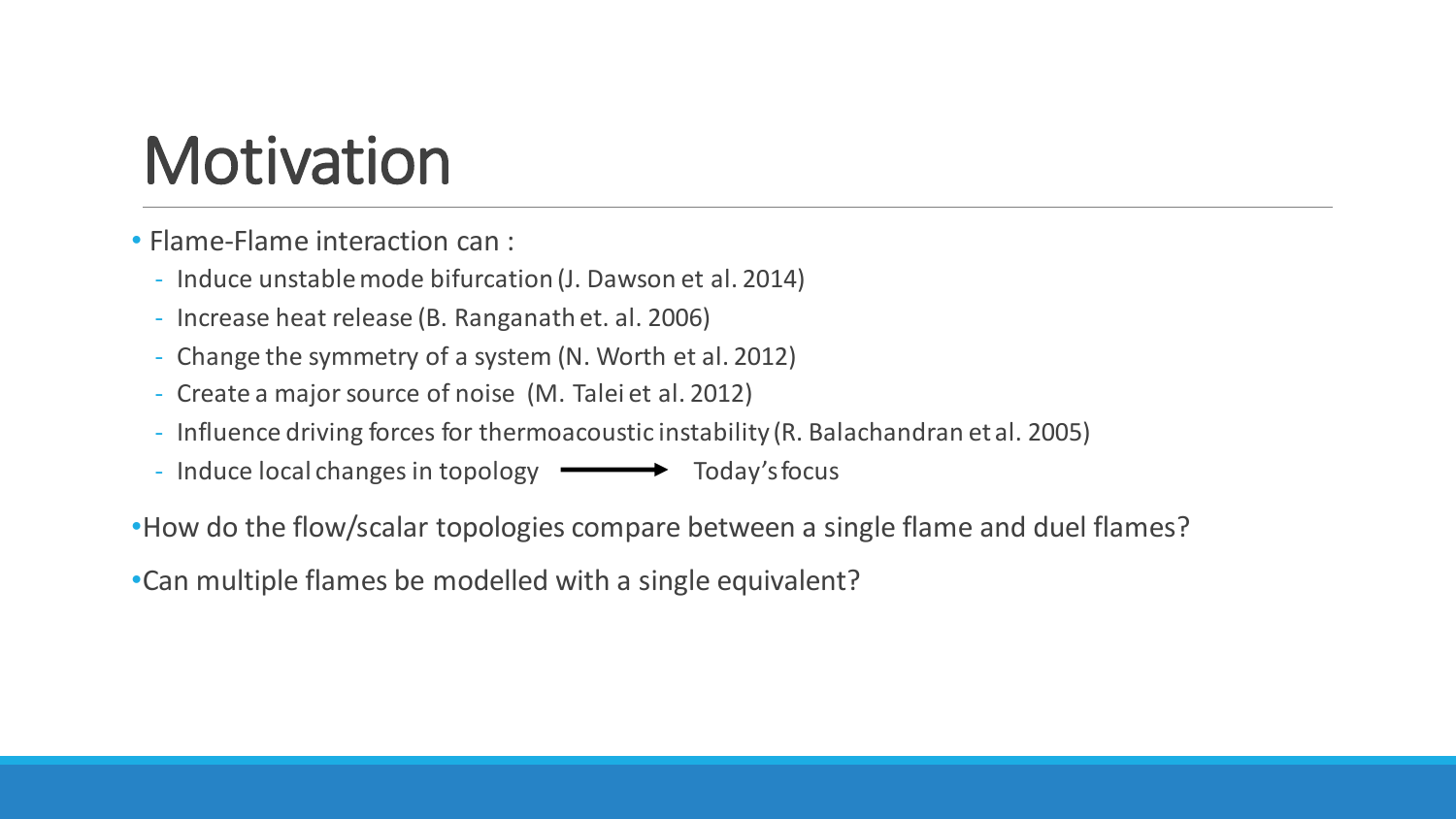# Type of interaction

- Normal Interaction:
	- -Initial acceleration
	- -Merging
	- -Cusp formation (negative curvature)
	- -Cusp recovery (loss of flame surface)
- Counter-normal Interaction:
	- -Against normal direction of propagation -Driven by turbulence/high positive curvature -Longer time scale



Source: T. Dunstan, N. Swaminathan et al. 2013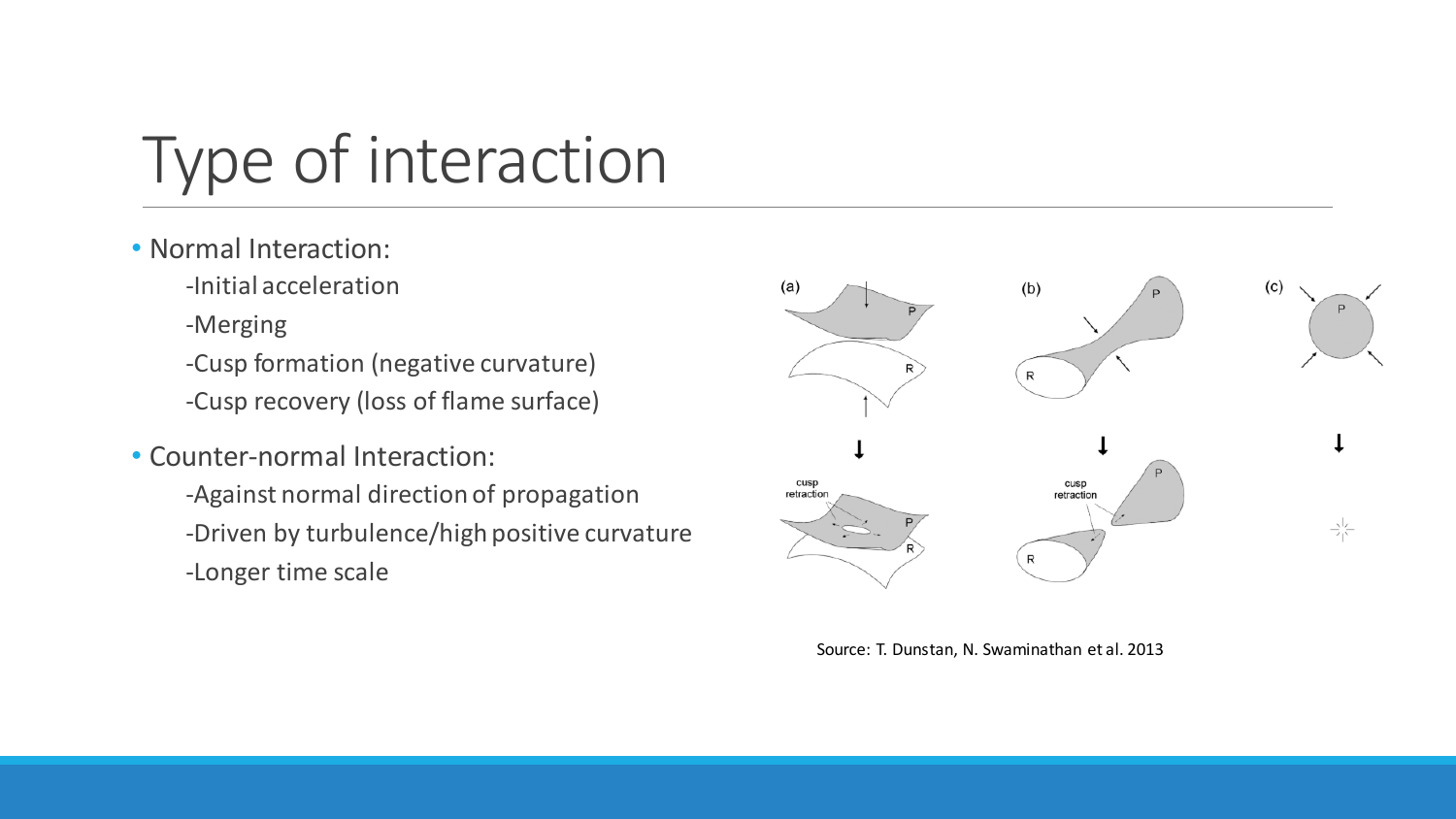### Flow and Scalar Topologies



L. Cifuentes et al. 2016 W. Han et al 2019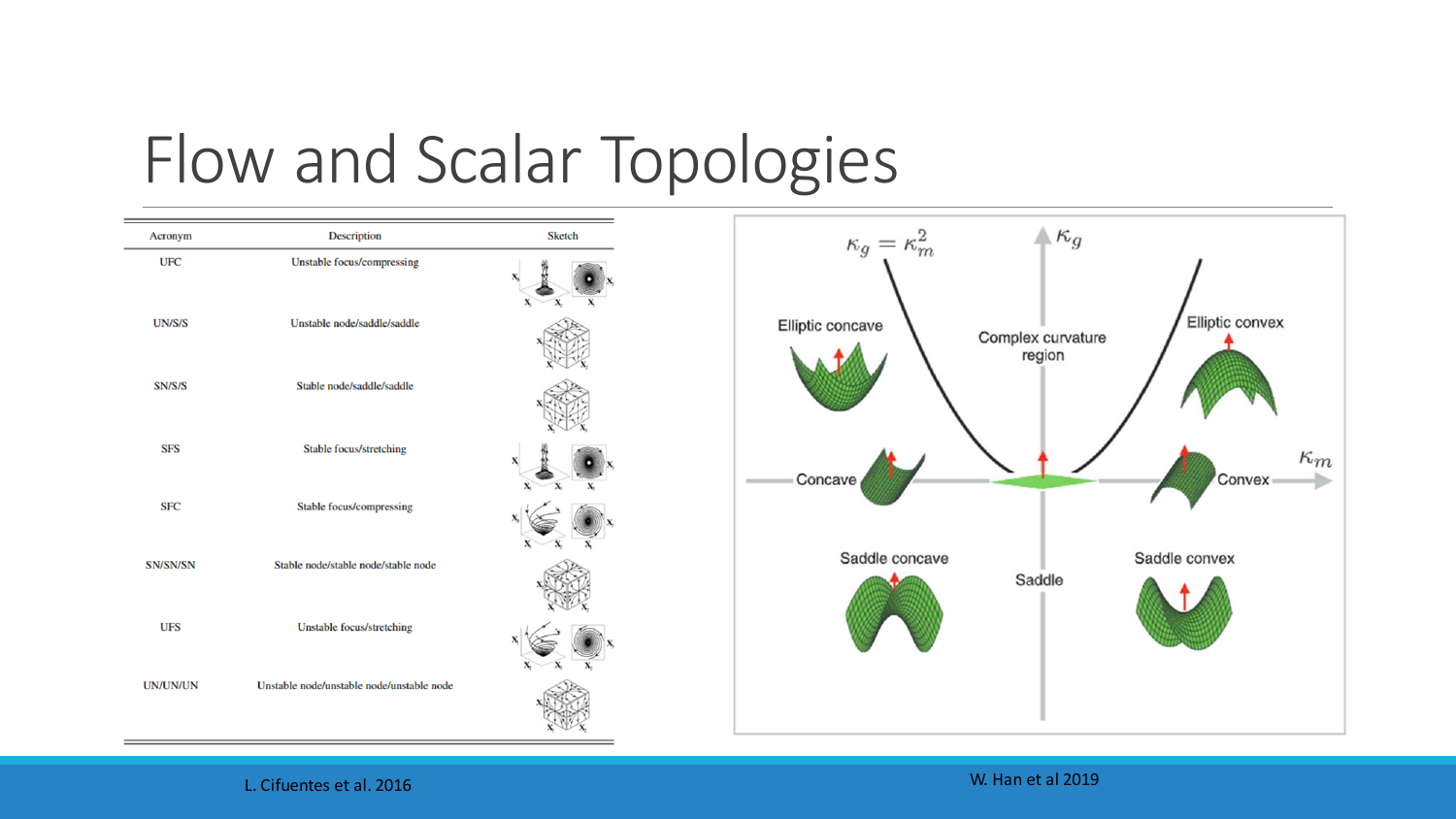# Numerical Methodology

- CompReal- inhouse, finite difference code
- Fully compressible, density based solver
- Skew-symmetric (4<sup>th</sup> order) discretisation
- High order Runge-Kutta integration in time
- Chemkin interface
- Navier-Stokes Characteristic Boundary Conditions
- Turbulent inflow generator
- LES with modified Artificially Thickened Flame (ATF) closure need to preserve gradients in regions of flame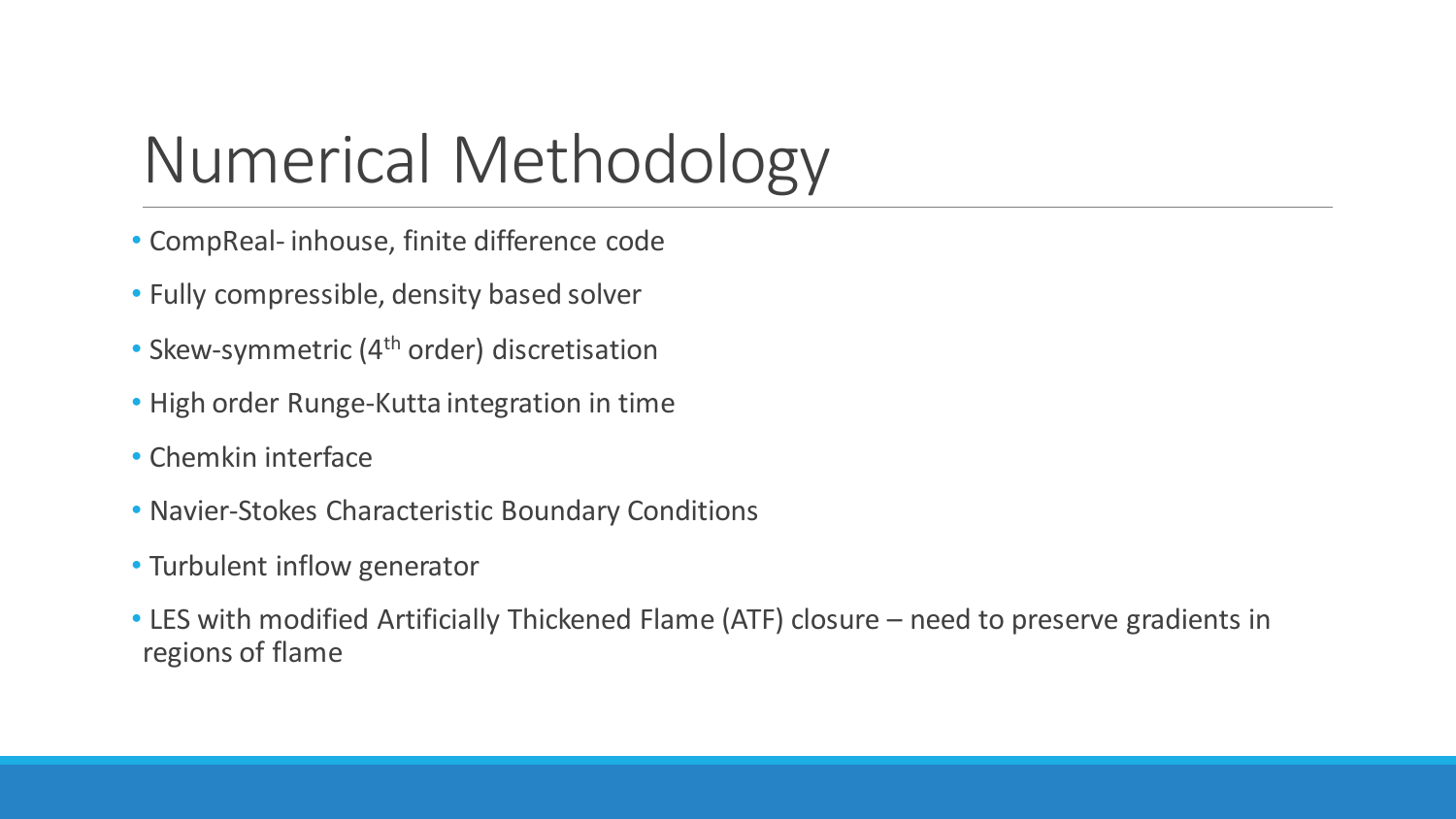#### ATF

"Classical"

 $\xi(x) = \int \mathcal{F}(x') dx'$ • Transformation:

$$
\frac{\partial \rho Y}{\partial \tau} + \frac{\partial \rho u_i}{\partial \xi_i} - \frac{\partial}{\partial \xi_i} (\rho D \mathcal{F} \frac{\partial Y}{\partial \xi_i}) - \frac{\dot{\omega}}{\mathcal{F}} = 0
$$

- •Reduced effective source term "thickens" the flame but maintains correct flame speed
- •Alters nature of turbulence/flame interaction
- •Efficiency factor needed to model sub grid flame wrinkling

#### "Modified"

•Thicken momentum and energy transport equations as well – maintains correct Damkohler number

$$
\frac{\partial \bar{\rho} \tilde{u}_i}{\partial \tau} + \frac{\partial \bar{\rho} \tilde{u}_i \tilde{u}_j}{\partial \xi_j} + \frac{\partial \bar{P}}{\partial \xi_i} = \frac{\partial 2 \mathcal{F} \mu \tilde{S}_{ij}^*}{\partial \xi_j} + (1 - \Omega) \frac{\partial \tau_{ij}^{sgs}}{\partial \xi_j}
$$

$$
\frac{\partial \bar{\rho} \tilde{Y}_k}{\partial \tau} + \frac{\partial \bar{\rho} \tilde{u}_j \tilde{Y}_k}{\partial \xi_j} = \frac{\partial}{\partial x_j} \left( \bar{\rho} \mathcal{F} D \frac{\partial \tilde{Y}_k}{\partial \xi_j} \right) + (1 - \Omega) \frac{\partial J_j^{sgs}}{\partial \xi_j} + \frac{\omega}{\mathcal{F}}
$$

$$
\mathcal{F} = 1 + (\mathcal{F}_0 - 1)\Omega
$$

•No need for efficiency factor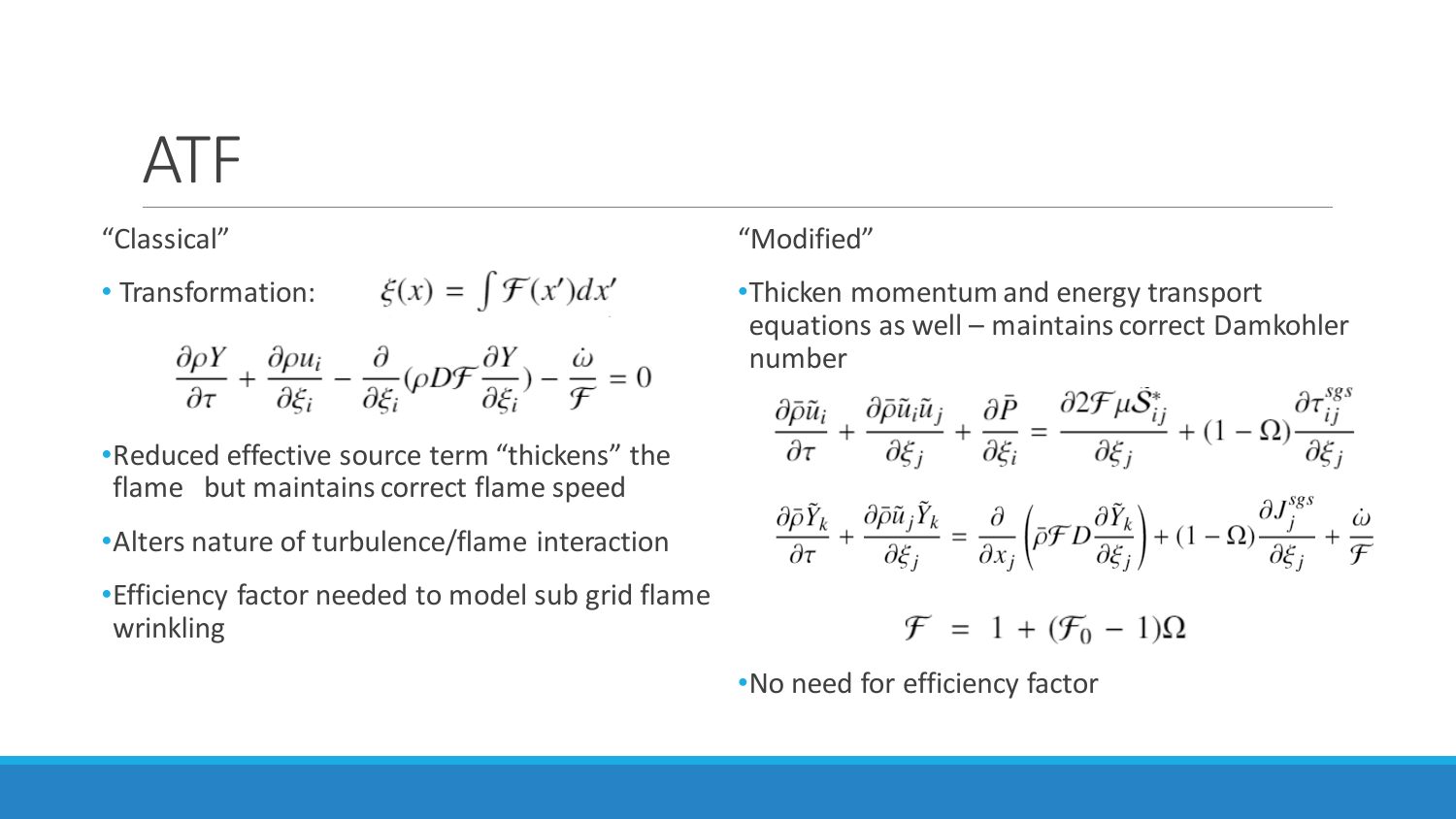# Numerical Setup

- •Premixed methane/air flames at unity equivalence ratio
- •30mm flame separation distance
- •Two different bulk velocities simulated (12 and 16 m/s) (add re and regime)
- •A single flame at 12m/s also simulated for comparison
- •6 million mesh points per flame
- •Used grid stretching to attain resolution of the order of unthickened laminar flame thickness
- •After thickening have at least 10 points within flame

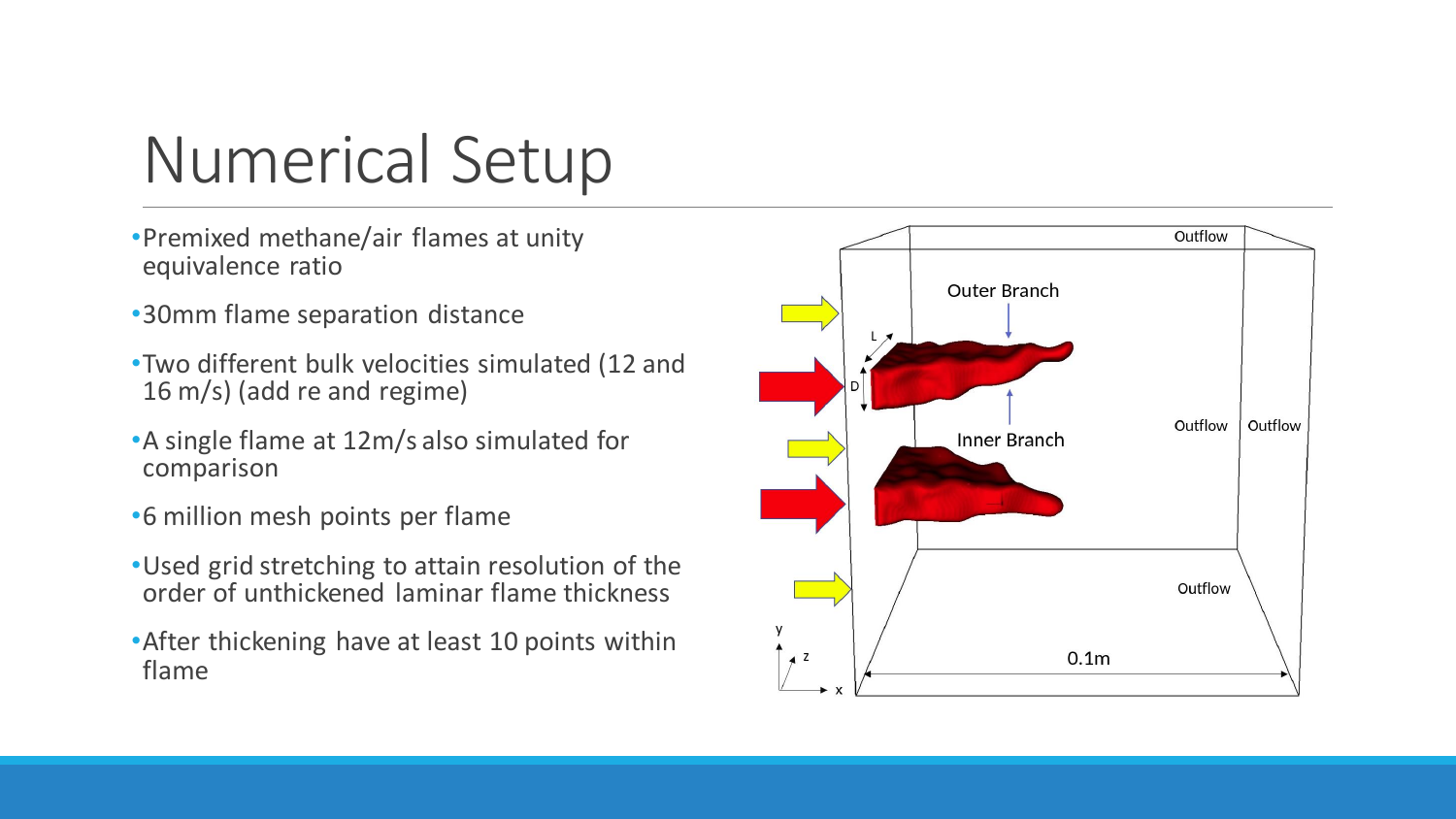#### Mean Curvature

- •Skewness factor of -0.57 compared with -0.52 from experiment
- •Sampled over at least 10 eddy turnover times
- •Rescaled into physical dimensions via thickening factor
- •Rescaling does not affect *type* of scalar toplogy



Tyagi, Ankit, et al. Combustion and Flame (2019).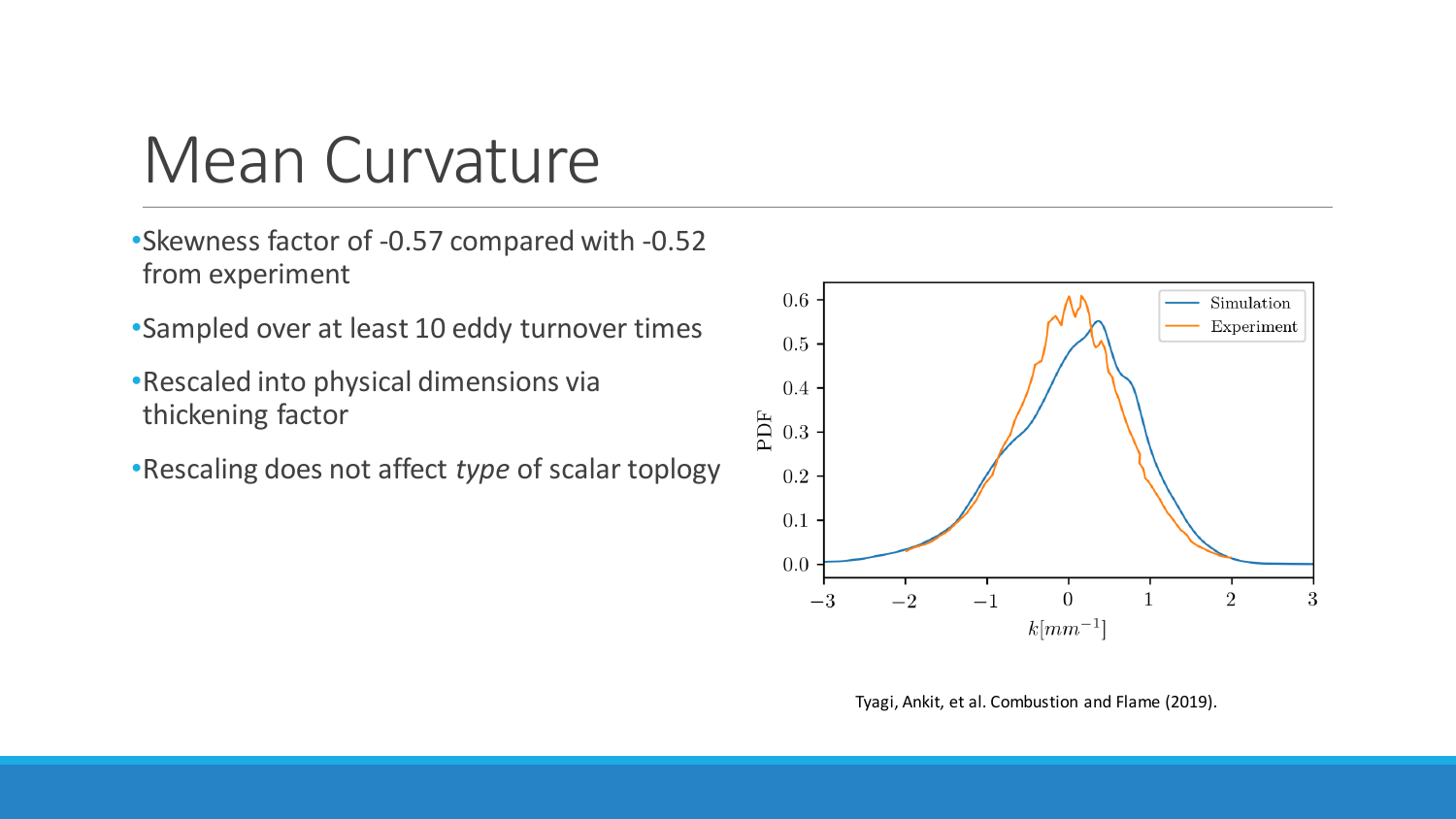#### Scalar Joint PDFs

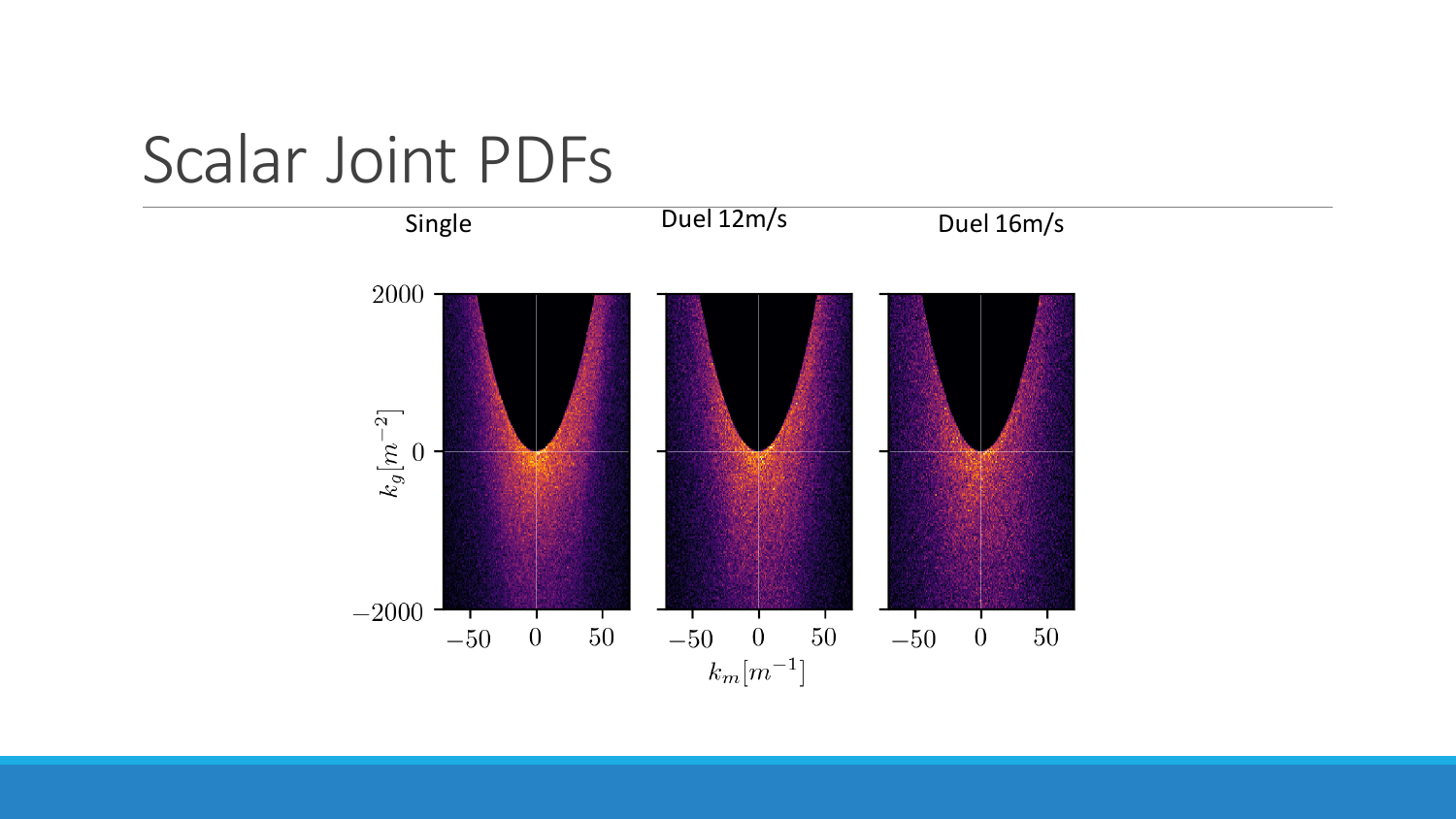### Scalar Structure

•Most probable topology is "nearly flat" as expected

•As velocity increases the distribution becomes wider (i.e. more wrinkling)

•Single flame favours slightly convex structures over slightly concave structures – this bias is decreased in duel flame cases

•Experiments suggest single flame has higher degree of normal flame-flame interaction than the duel case and vice-versa for counter-normal

•Overall, across all scales concave structures are more likely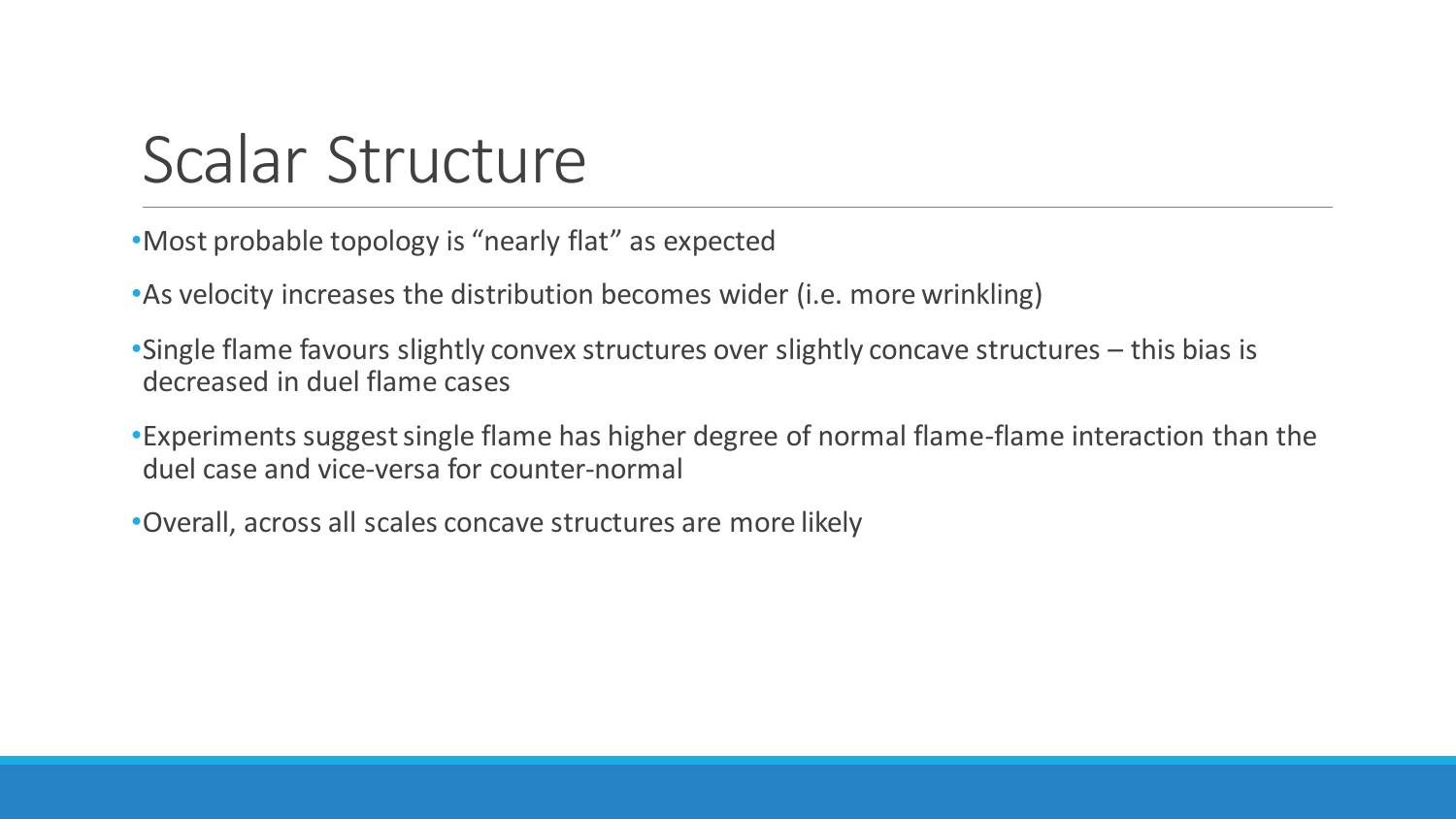## Flow Topologies

•S2 most dominant as expected

•S4 and S7 disappear due to destructive of vorticity by positive dilatation

•However S1 and S5 increase when going from reactant to product side – especially for duel flame case. Most likely this is due to the "opening" of the flames increasing compressive topologies

•When adding a second flame, note the increase in S2 and decrease in S3

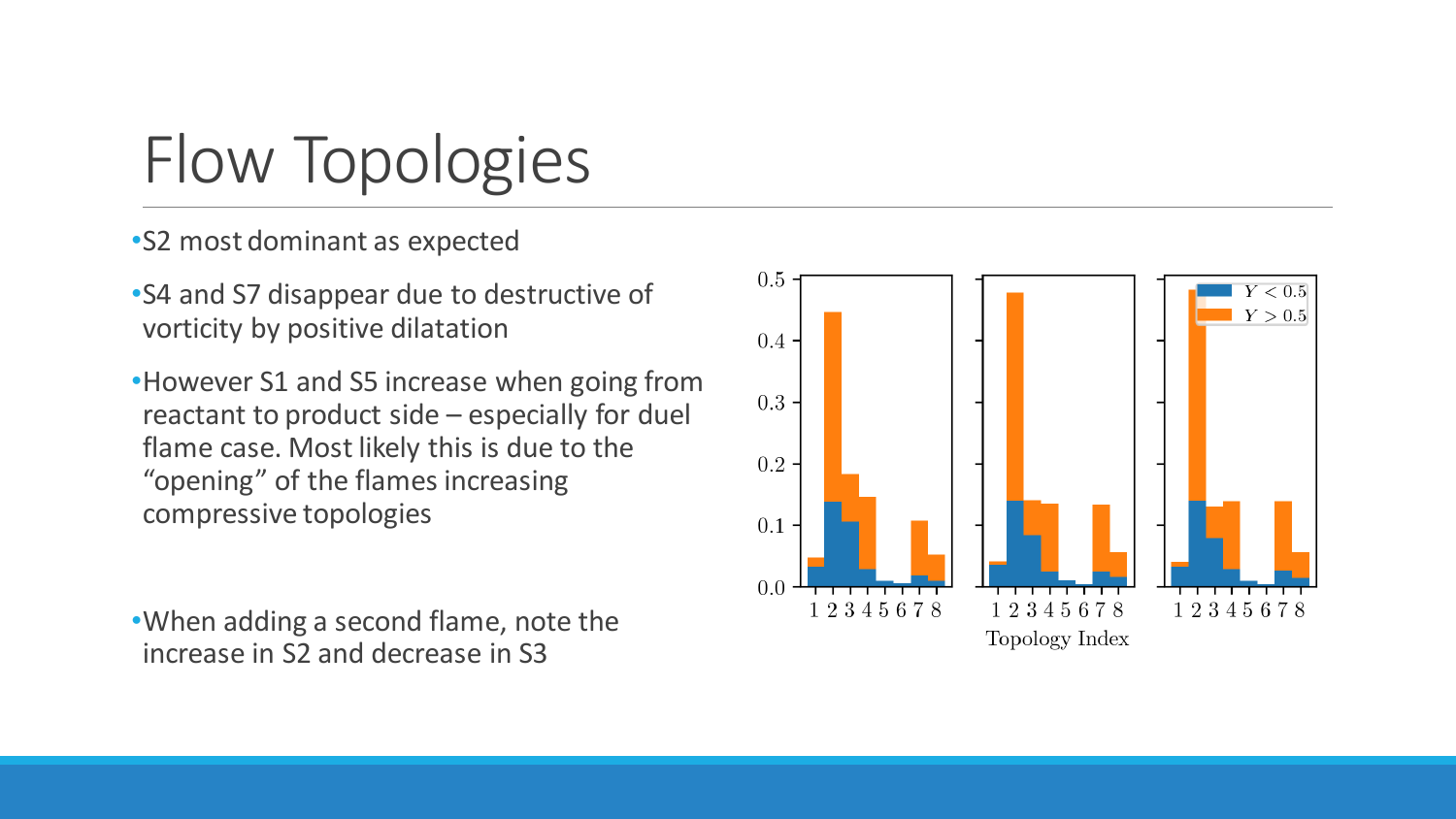### Influence of flow on scalar topologies

#### •S2- Mostly concave

- •S3- Mostly convex
- •Decrease in S3 in duel flames shown earlier could be one reason for preference of concave structures
- •Proportion of concave structures is 51%,58% and 60% when compared across all scales for the single, duel slow and duel fast flames respectively

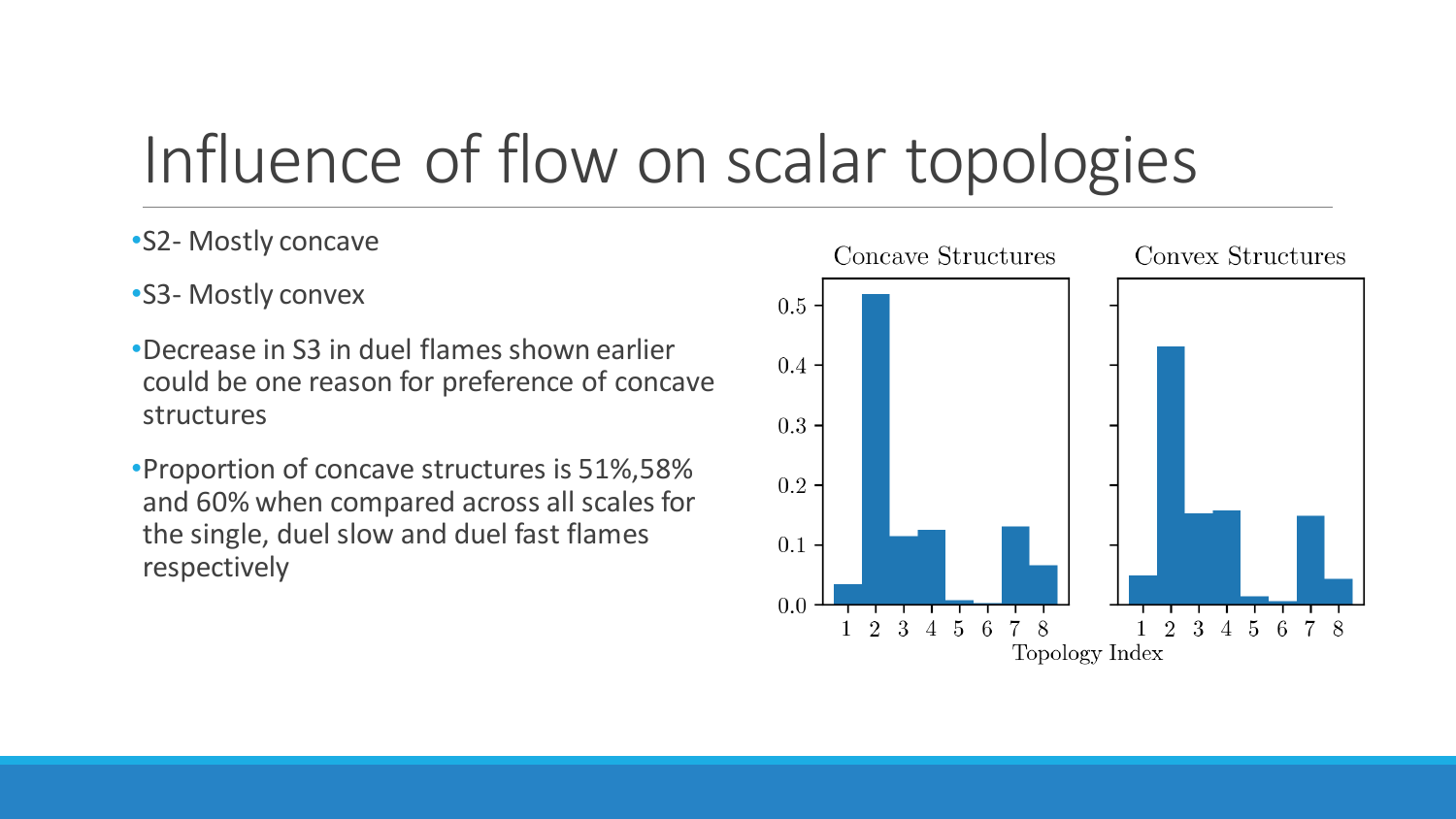### Impact of dilatation

•So why does S3 reduce in duel flames?

•S3 occurs in regions of very small dilatation

- •Adding a second flame increases mean dilatation
- •This could be one of the driving mechanisms for the reduction of S3 observed for duel flames

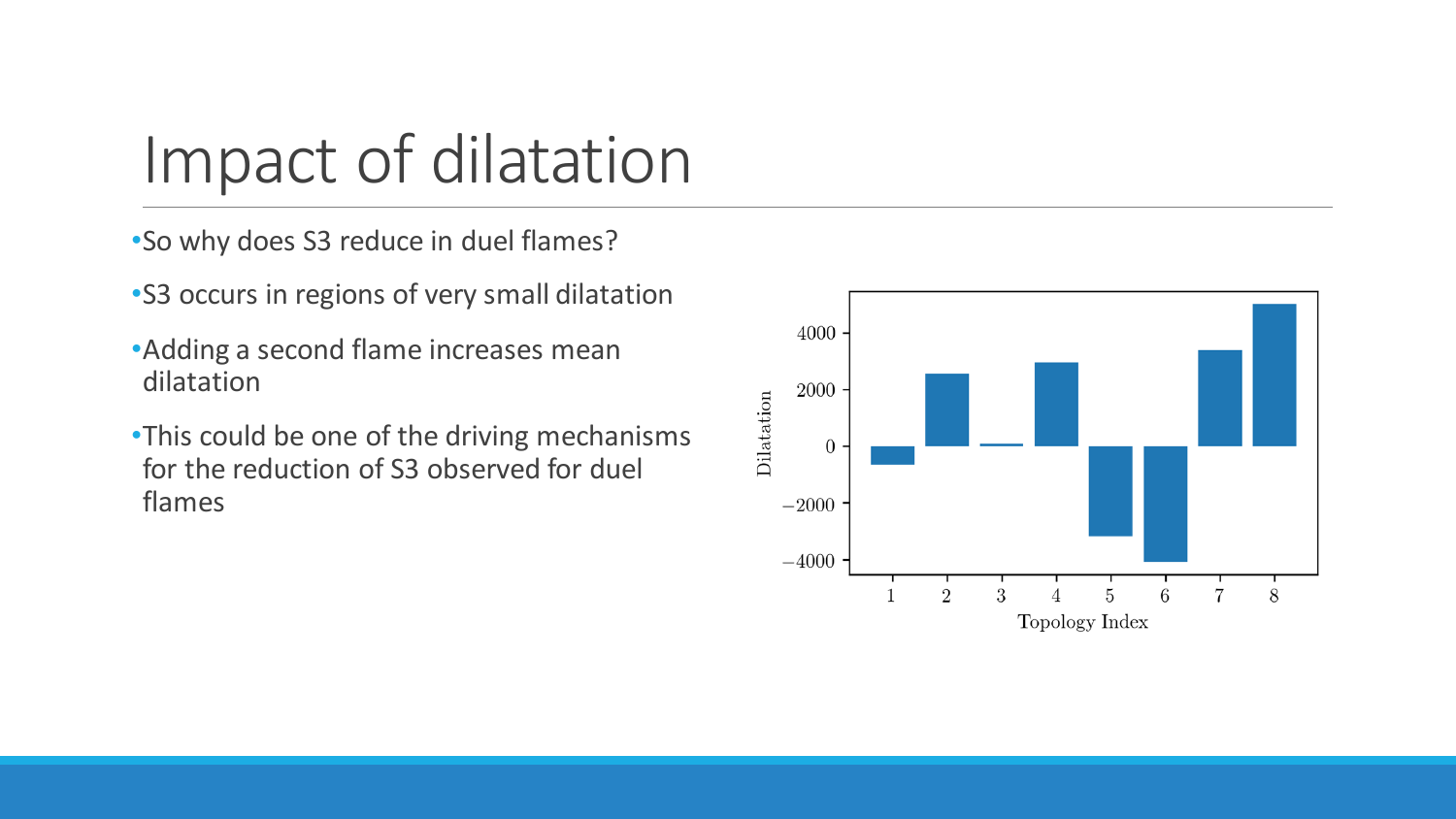#### Conclusions

•Overall all flames prefer concave scalar structures over convex

•This agrees well with the experimental findings of normal flame-flame interactions being more prevalent than counter-normal

•Structures which were "nearly" flat showed the opposite trend and favoured convex structures locally for a single flame, this requires further investigation

•Compressive flow topologies not commonly observed in premixed flame were seen to persist across the flame – most likely due to the "opening" effect

•The main effect of adding a second flame was a reduction in convex structures

•This reduction can be attributed at least partly due to the changes in flow topology induced by dilatation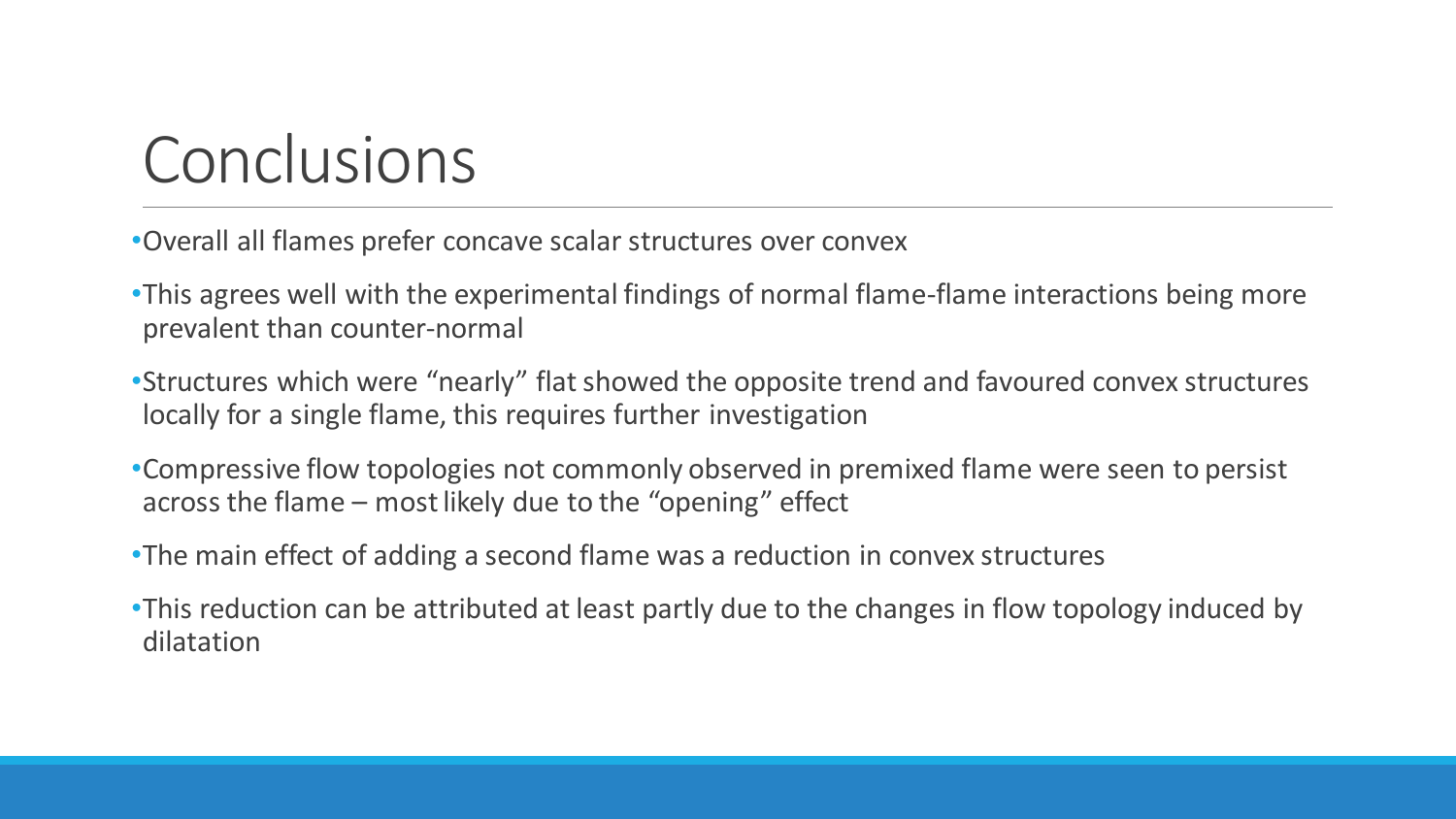### Future work

•Currently working on using AMR to investigate the effect of varying thickening factor

•Effects of varying flame spacing/acoustic forcing

•Extension to multiple flames and application to global stability